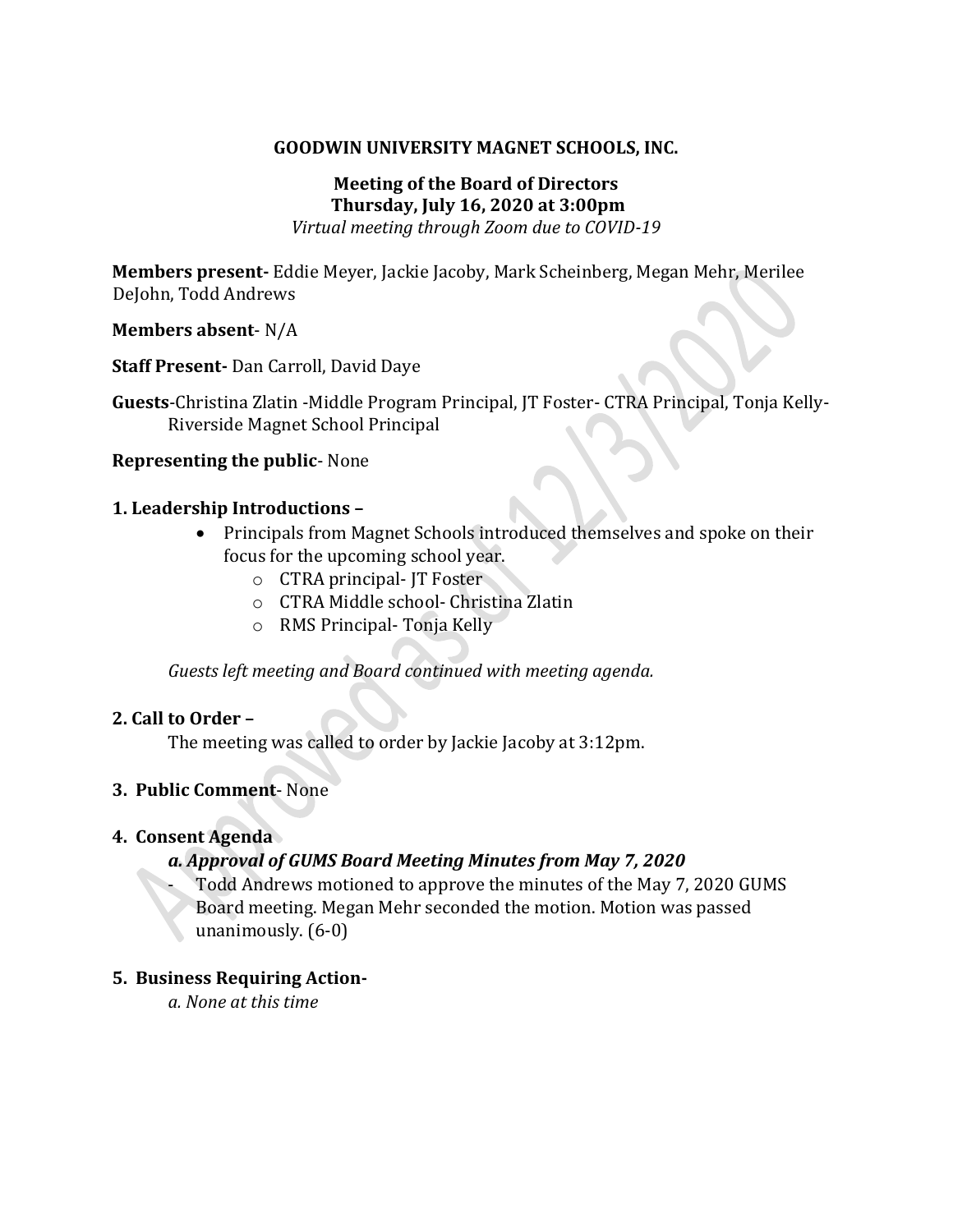## **6. Special Reports-**

## *a. Falling Re-Opening Plan*

- $\circ$  Week of June -29 July 3<sup>rd</sup> the State came out with templates for the reopening of schools. LEARN and Goodwin University Magnet School Staff started working with parents, and teachers to start creating a plan.
- o Dan Carroll mentioned that three program teams were created to help with these re-opening plans. A school based team, a Goodwin University District team, and a LEARN school districts team. Each team has hosted several meetings.
- o Within these teams, there are areas of discussion such as transportation, PPE, Isolation rooms-(I.H.S.), Health services, Instructional plans/Academics, and cleaning plans/schedules/needs.
- o Financial plans are due: July 17, 2020.
- o Re-opening plans are due to State dept. of Ed: July 24, 2020.

# *b. Updates on Middle School*

- o The magnet schools hosted a virtual open house on June 18, 2020. Staff members have been keeping in touch with families by connecting through one on one calls with families.
- o Team/Staff members meet every Tuesday to discuss the Magnet School Re-opening plan. On track to open successfully and operations are in place.
- o LEARN has given us equipment and furniture for the middle school.
- o The middle school with be hosted in Building 195 on our University campus.

# *c. LEA Status, CARES Act Funding*

o While the federal CARES Act is providing funding to State's and local school districts, because Goodwin is not recognized as an LEA, we were not eligible for direct funding. SDE recognizes this as part of our overall LEA issue. However, not all is lost, we have requested CARES Act funding from other discretionary sections of the CARES Act through both SDE and the Governor's office to replace what we could have received in direct funding. We estimate our funding could have been in the range of \$300,000 – \$500,000. Todd has had direct conversations with SDE about this and has been assured they are working on it.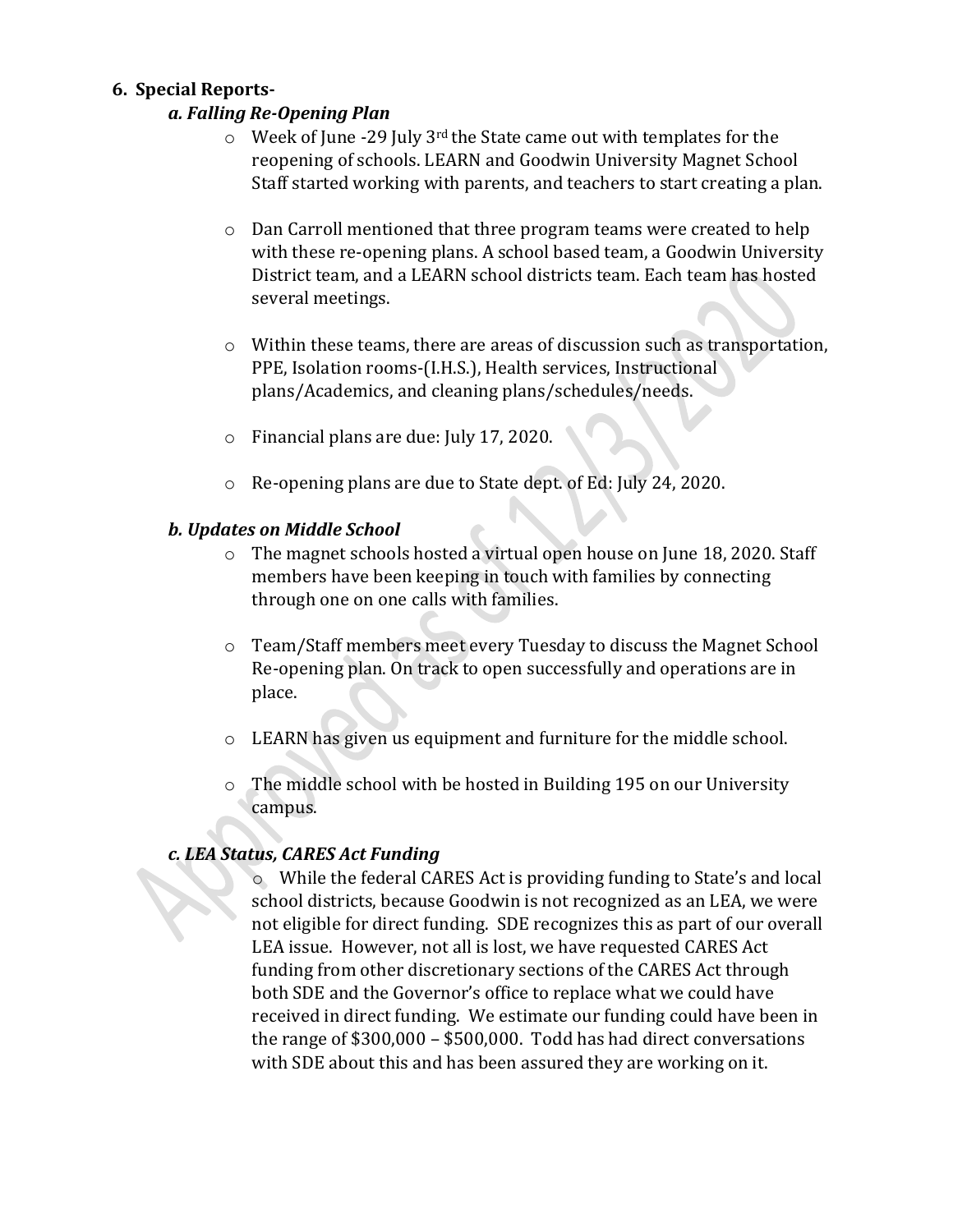o Special Grant from SDE: We received an opportunity from SDE in late May to apply for funding that we would use to begin preparations for the next school year including distance-learning materials, software, Wi-Fi hotspots, computers, PPE, renovations to meet social distancing requirements, shields, cleaning supplies, materials, etc… In early June, we were awarded a \$434,000 grant, which has to be spent by July 31. This was welcome news and we are vigorously spending this money.

## *d. Craig Transition Plan*

- o Todd and HR Dept. are working together to write up a job description and plan to post online to fill Superintendent position. Plan to send along to GUMS for approval before posting.
- o Todd had a call with Fran Rabinowitz (head of superintendents)
- o Made adjustments to staff:
	- Dan Carroll and David Daye being delegated work temporarily
	- Ali Welcome working on reopening for magnet schools
	- Amy Rodriguez helping Dan & David with admin support
	- Todd Andrews working with Office of Higher Ed on certifications
	- Deanne Anderson working on THINK College program
	- Jill Brown started back July 6th to operate Kid Care program

## *e. Staffing Resources*

o See Craig's Transition Plan

# *f. Lottery Enrollment*

- o David reported that we are still in the registration process for the lottery right now. In Round 4 currently, round 5 coming up.
- o 273 seats were offered in the first session. 97% accepted. We are over 130 currently, but families have been withdrawing bringing our numbers to a flat amount. We can receive funding for 1013 students.
- RESCO puts pressure on registration

# *g. UB Opportunities*

o High school on University of Bridgeport campus now. Focus of high school is manufacturing. This is a great pathway for us and early college program opportunities within districts.